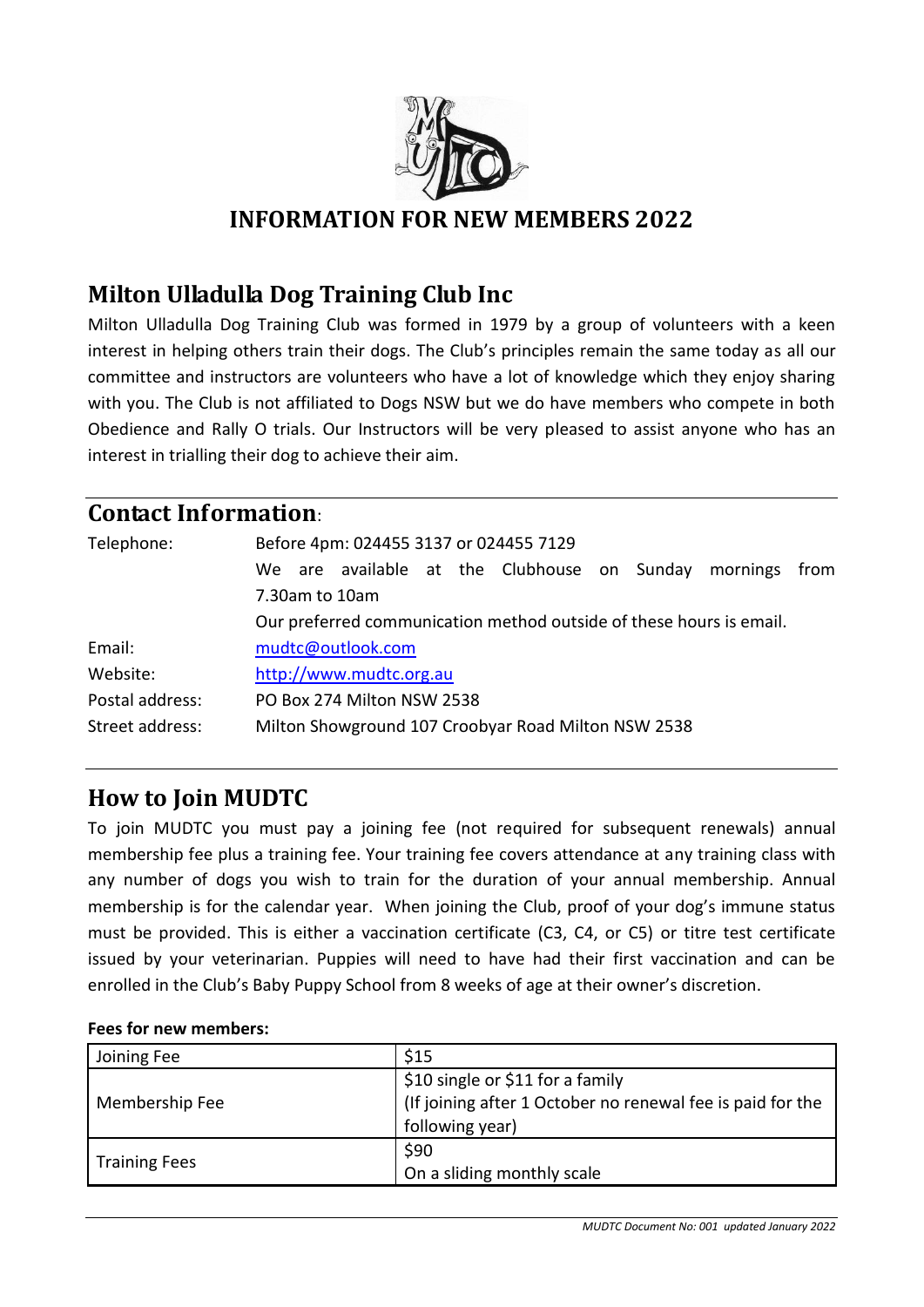#### Payment options:

New member: Cash or Card (EFT) when attending on the day of registration/orientation

Renewing member: Cash or Card (EFT) before 8:45 AM on Sundays before or by the due date in February.

Alternatively, you may transfer your membership fees direct to Milton Ulladulla Dog Training Club account with IMB Ulladulla, using your surname and your dog's name as reference; please arrange to have a receipt sent to [mudtc@outlook.com](mailto:mudtc@outlook.com)

BSB 641 800 Account No. 200854974

## **Training your dog at MUDTC**

Obedience Training sessions are held on Sundays at 8.30 - 9.10am for Puppy; Quick Start and Class 1 and at 9.20 – 10am for Classes 2 & 3 from February to December each year at the rear of Milton Showground. All new members attend an introductory talk without their dog. This talk will be held before you commence training classes and all humans in the family can attend. At the talk we will let you know all the things you need to know as a member of MUDTC. Please do not bring your dog with you for the talk.

Please arrive in time to be ready to start your class. It is disruptive to Instructors, and other handlers and their dogs, when members arrive late to class. If training is cancelled because of bad weather it will be posted on Facebook and our Web Page and an email sent to members.

#### *What you need to bring on training days*

- Your dog's training collar and lead and your name badge
- Poo Bags, and a water bowl for your dog. Do not share water bowls.
- Half size sandwich bag full of soft tasty treats for your dog, cut into small pieces i.e. 4 pieces would make up a 5 cent piece. Suggestions – cabanossi, cooked sausage, cheese (only a small amount), chicken, roast meat leftovers.
- Clicker
- Other training gear such as dumbbell, toys, tuggy etc

It is a great idea to have all your training gear in the bag supplied so it's always ready to pick up and bring along to training.

Milton Ulladulla Dog Training Club Inc offers members the opportunity to socialise and train their dogs to become great companion animals. The Club promotes responsible dog ownership and offers training in obedience and agility. Instruction in other fun events such as flyball, trieball, flag races is offered when instructors are available and there is member interest. All dogs are welcome, large, small, mixed breed, pure bred, and they all have a great time on Sunday mornings at training classes.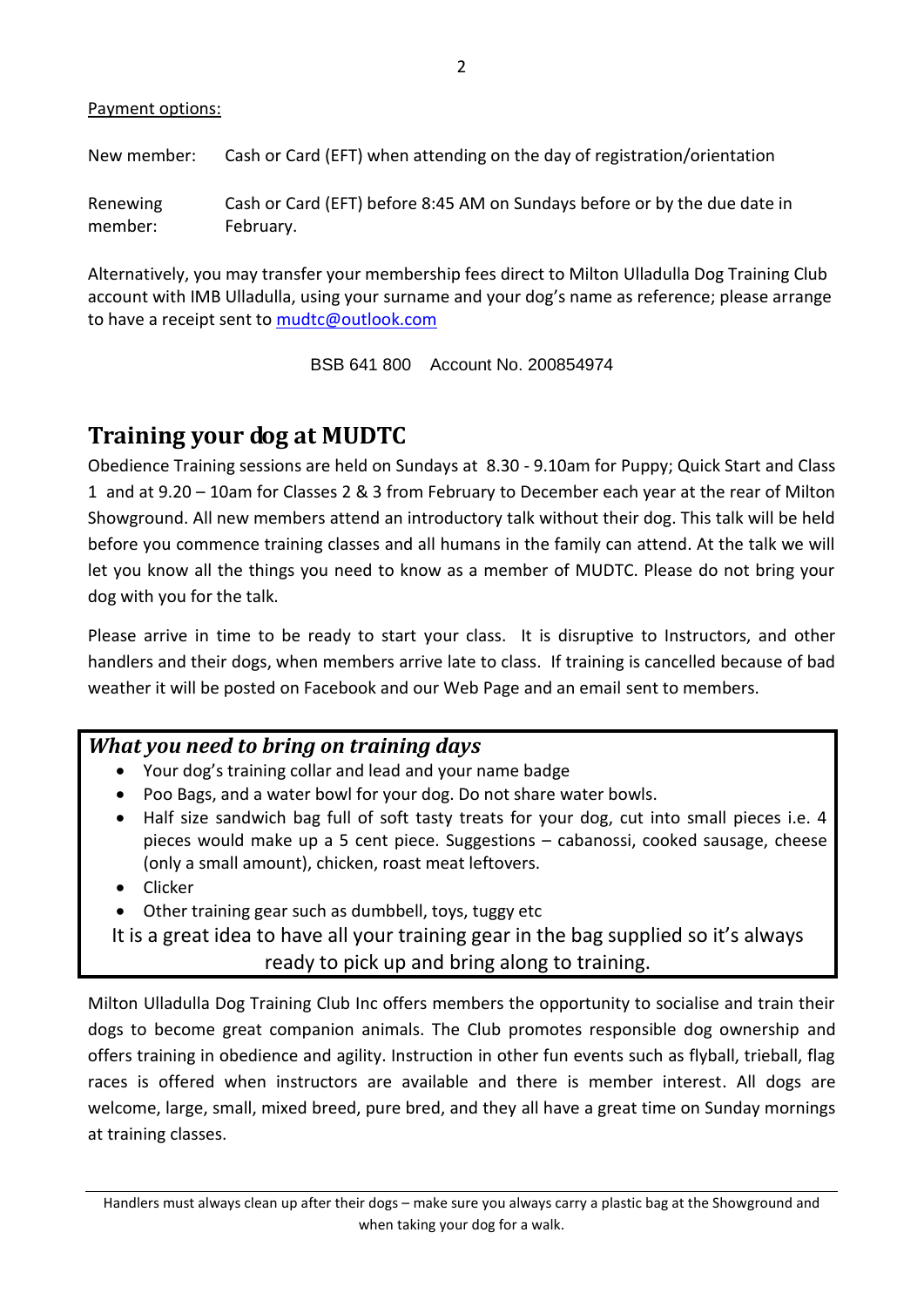Our aim is to make training your dog a fun experience for both you and your dog. Your dog will be spending focused time with their favourite person  $-$  you. You will learn about dogs, their behaviour and what makes them do what they do. Your dog wins by spending time with you at training. Training takes place in a class with several other members and their dogs and you will receive advice and assistance from your Instructor, who is a Club volunteer. It is not practical for Instructors to provide extensive one to one support for an individual class member during class time and so your Instructor may suggest that you seek additional professional dog training advice from outside our Club. We can provide you with a list of current local Professional Trainers.

Please respect signage on some dog collars and leads stating 'no food' 'no dogs' 'training' etc. The Club has a supply of Yellow Ribbons, available at the Clubhouse, which members can use to tie on their dogs lead to alert other members their dog needs space.

At our Club, while we focus on positive reinforcement and rewards during training sessions, we encourage an overall balanced approach to dog training (such as verbally correcting your dog's unwanted behaviour and making use of suitable aides such as head halters, slip leads, etc.) Please speak to one of the instructors if you require assistance with improving control of your dog. We help you to have fun with your dog and help make them a great companion to have around your home.

Each instructor will explain the methods of dog training used at our Club.

*Please seek your own vet advice if any health/diet issues are of concern to you. We recommend that you provide necessary preventative care for your dog, for example appropriate vaccination, worming and tick control. Your dog must be registered with your Local Council and microchipped.* 

# *Agility*

Agility classes are held on Saturdays

The Club is affiliated to the Agility Dog Association of Australia (ADAA) and runs an agility trial each year. Agility training is offered at the Club and agility classes and courses are offered for dogs over 12 months of age. Attendance at the Club's Pre-Agility course is required before you can commence agility instruction with your dog. Please add your name to the list at the Clubhouse if you are interested in attending the Pre-Agility course.

## *Rally 0 Obedience*

• Rally O practice class is held twice a month on Sundays

# **Membership**

Our memberships follow the calendar year and all memberships are due for renewal in February. By signing the membership form you are agreeing to abide by the club rules and policies. Please read the Club rules below carefully.